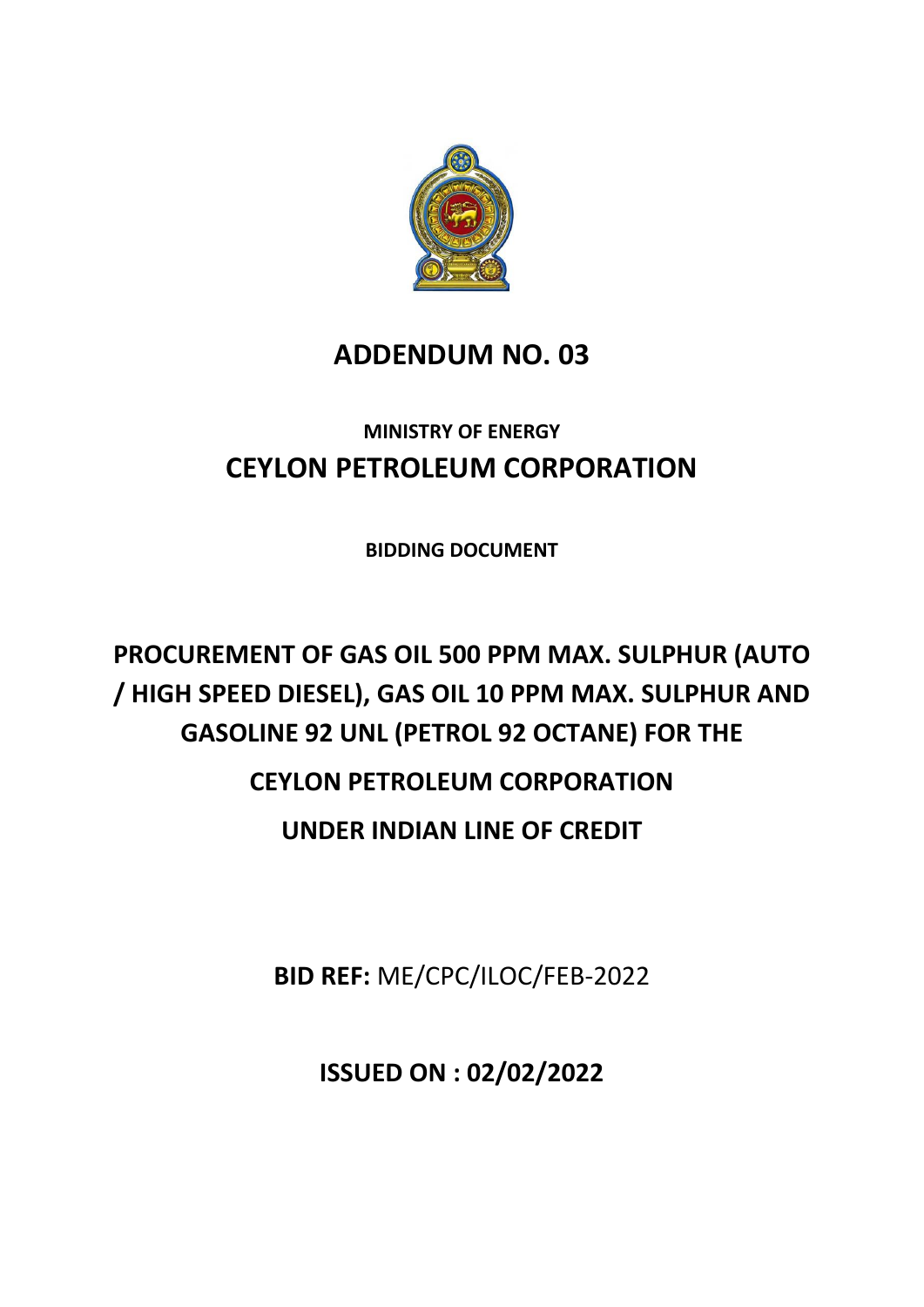#### **IMPORTANT**

## **Bidders are hereby informed that the following amendments in adddtion to the Addendum No. 01 and Addendum No. 02 are made to the bidding document which was already published by CPC on 02nd February 2022.**

#### **Amendment No. 1 :**

Deadline for submission of bids under clause ITB 23.1 should be changed to **25 th February 2022 at 1500 hours.** instead of 22nd February 2022 at 1500 hours. Further, date and time under ITB 26.1 should be changed to **25 th February 2022 at 1500 hours** instead of 22nd February 2022 at 1500 hours.

#### **Amendment No. 2 :**

The content of the ITB 23 should be amended and replaced as follows.

In the event of online submission, the web link (URL) to upload the bid, shall be circulated among the prospective bidders on or before 1500 hours. (Sri Lankan time) on **18th February 2022**. URL will be activated immediately after sharing the link with prospective bidders for uploading of offers and it will be blocked after **1500 hours on 25th February 2022.** However, it is the responsibility of the bidder to submit the bid in electronic format as above and the delay of submitting bids through email will not be considered by CPC under any circumstances.

#### **Amendment No. 3 :**

The sub clause C) of the clause ITB 22 should be amended and replaced as follows.

The web link (URL) to upload the bid shall be circulated among the prospective bidders on or before 1500 hrs. (Sri Lankan time) on **18th February 2022**. URL will be activated immediately after sharing the link with prospective bidders for uploading of offers and it will be blocked after **1500 hours on 25th February 2022**.

#### **Amendment No. 4 :**( Page 31)

Bid Validity Period of the ITB 19.1 should be amended and replaced as follows. The bid shall **valid until 27 thMarch 2022 (30 days)** from the date of opening of bids.

#### **Amendment No.5:** (Page 31)

Bid Security Period of the ITB 20.2 should be amended and replaced as follows. "The amount of the Bid Security shall be USD **300,000.00** the validity period of the bid security shall be until **24 th April 2022 (58 days) from the date of opening of bids".**